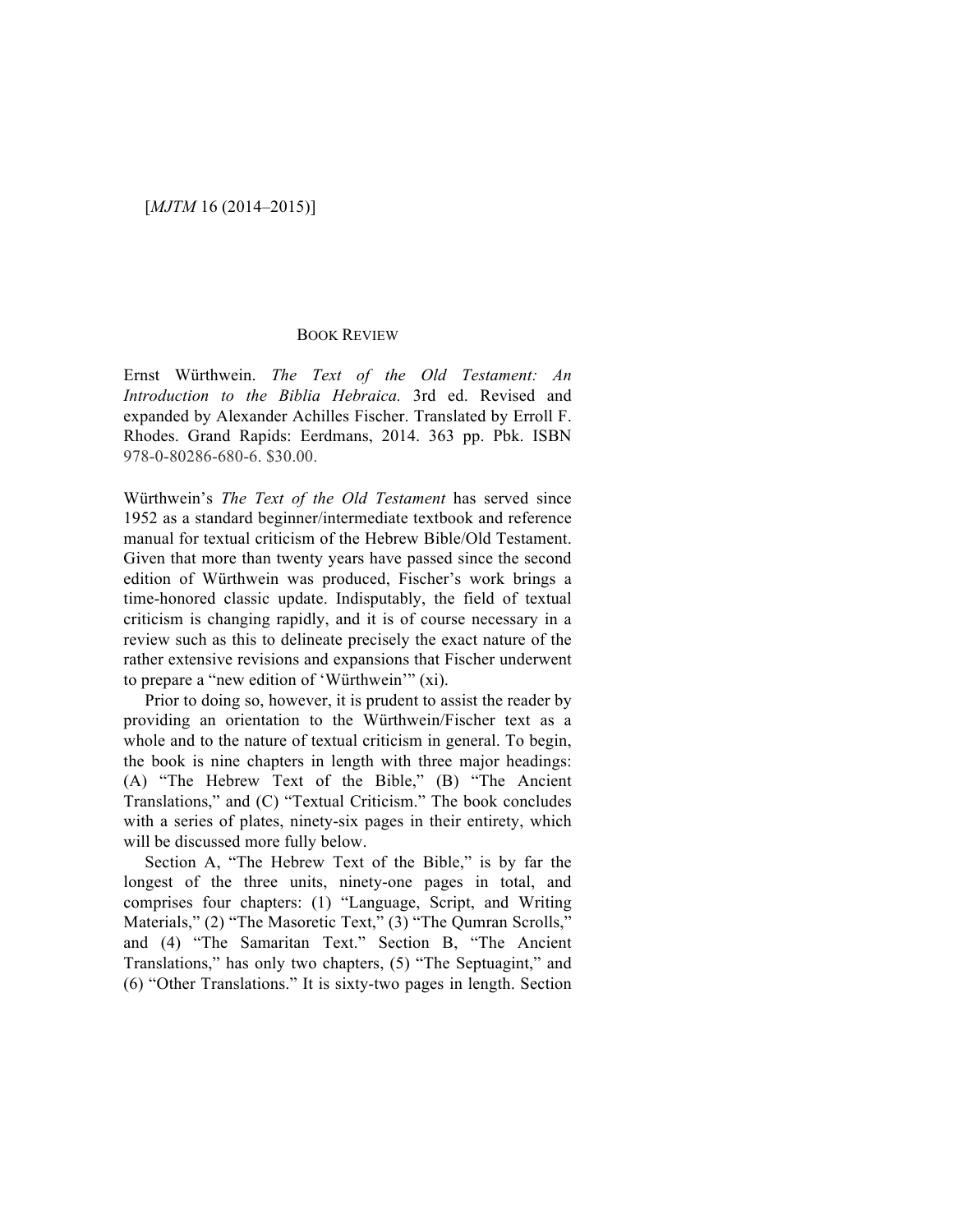# R2 *McMaster Journal of Theology and Ministry* 16

C, "Textual Criticism," spans three chapters, (7) "The Goal and Task of Textual Criticism," (8) "Textual Corruptions, Changes, and Variants," and (9) "The Method of Textual Criticism"; it is fifty-two pages in length.

In brief, Würthwein's *An Introduction to the Biblia Hebraica* invites the reader to probe the sources, methodology, and goals of Old Testament textual criticism. Admittedly, it is perhaps tempting for the fledging student or harried pastor to ignore complex matters such as the transmission/copying process of the Scriptures or the procedures for evaluating different textual readings. Let the reader be assured, however, that learning to do so effectively will unquestionably better equip and prepare the exegete to preach, teach, and understand God's word more circumspectly. As mentioned above, the book concludes with a series of plates. Comprising almost a third of the entire volume, the inclusion of over forty plates is something that is rather distinct (and most welcome!) to Würthwein as compared perhaps to other works of a similar nature.

With respect to Fischer's revisions, the selection of plates remains almost the same as the second edition, although one plate (the *Izbet Sartah Abecedary*) has been removed and two plates have been changed. Plate 1 is now the *Tel Dan* inscription, which was discovered in 1996. Its mention of the "house of David" makes it one of the earliest non-biblical documentary evidences of the history of Israel alongside the *Merneptah Stele*. Plate 15 is a fragment of Ecclesiastes found at Qumran, in which later corrections of a manuscript may be clearly observed. Though not printed on glossy paper, the quality of the vast majority of the plates is superb, and the choice to replace some of the older plates with newer photographs was indeed a prudent decision and is to be commended. The most noticeable improvements with respect to image quality are detectable on Plate 6, the *Nash Papyrus*; Plate 9b, *A Fragment of the Song of Moses*; Plate 11, the *First Isaiah Scroll*; Plate 16, *The Minor Prophets Scroll*; Plate 24, *Codex Leningradensis*; and Plate 40, the *Constance Fragments of the Old Latin Prophets*. The newly prepared images are much more pleasing to the eye and far more conducive to study as the increased brightness and contrast,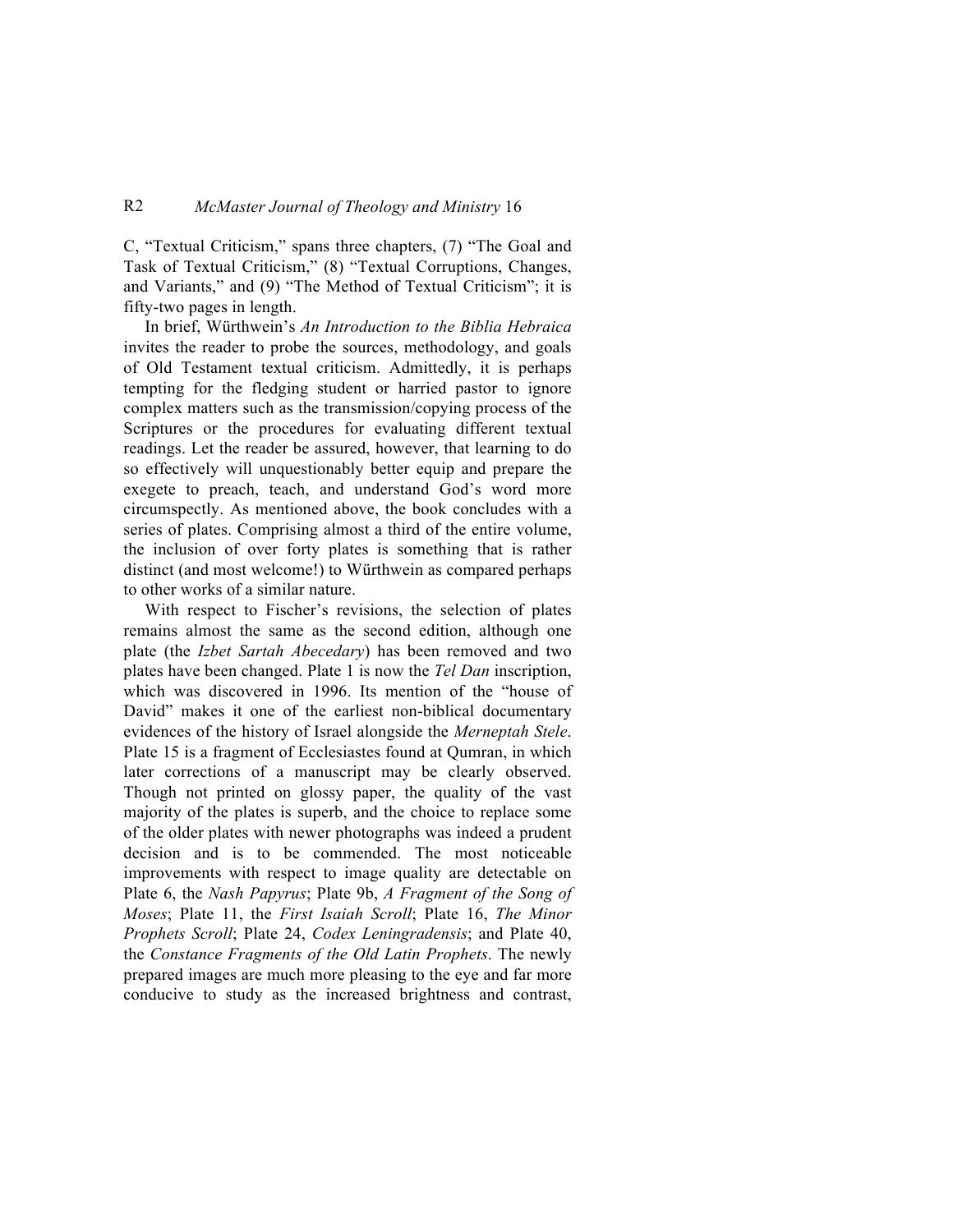along with less graininess as a whole, makes the letters immensely more pronounced and crisp than in former editions.

Alongside improved image quality, this third edition of Würthwein features a two-page reproduction of Plate 18, *A Haphtareh Fragment with Babylonian Pointing*, in place of the original one-page copy. One may also note (and appreciate) that the boundary lines and the edges of the actual manuscript on Plate 30, *A Greek Scroll of the Minor Prophets*, are more clearly defined. Such significant improvements notwithstanding, in certain instances the new photographs seem to make little, if any, noticeable difference to the observant eye or provide no obvious improvements to the former photographs that were chosen (e.g. Plate 7, the entrance to Qumran Cave 1). In one particular instance, however, Fischer should be especially commended for his keen eye and editorial revision skills (see Plate 5, the *Elephantine Papyrus*), as the image at long last has finally been reproduced correctly. To be clear, since at least the first English edition of Würthwein, the plate's image has actually been reproduced backwards, in obverse of the original! Fischer has indeed done the academy a great service for correcting such a not insignificant error.

In addition to the above, it is also worth noting that Würthwein's descriptions of the plates have often been edited, and sometimes expanded or adapted in the light of later research. Below the plate's caption is a brief identification of the manuscript or page shown (symbol, date, location, and sample of text). Source data as well as bibliographical and other information follow the descriptive text rather than appear as footnotes (xii). Although space does not permit a full recapitulation of the numerous editorial decisions made, even a casual reading of the plates' annotations should suffice to commend Fischer for his judiciousness and care with respect to these matters.

One should also mention that, although the "character" and basic outline of Würthwein's text have largely been retained (for example, his practice of italicizing keywords at the beginning of sections and paragraphs has been continued, making it simpler for students and interested readers to browse and review topics),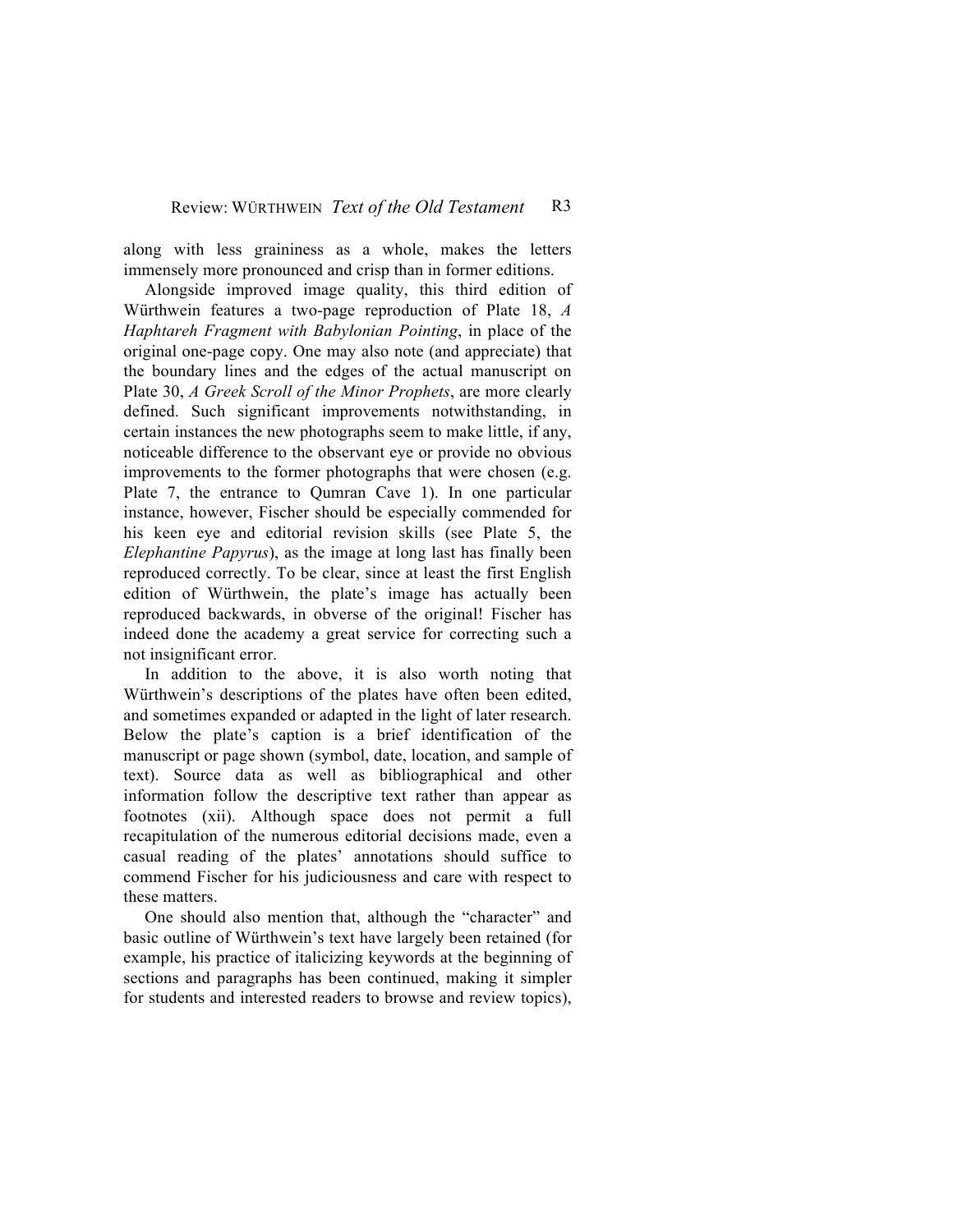## R4 *McMaster Journal of Theology and Ministry* 16

the text itself has been completely rewritten. Contemporary readers will find Fischer's prose far more lucid, readable, and transparent than that which was found in previous editions. Fischer is also to be commended for his marked way of seeking to make the history and/or the discovery of certain texts and manuscripts come alive in surprisingly vivid, even "pageturning" language (see Plate 3, *The Siloam Inscription from Jerusalem*).

Other prominent changes include the fact that each chapter now ends with bibliographical notes on the texts and tools discussed, as well as manuals and other works useful for further study. In keeping with the nature of the text, that is, a basic introduction that is not intended to compete with the standard reference volumes, only select works are mentioned (see xi). Nevertheless, the recommendations that have been made ought to be well received by the reader and should serve their intended purposes sufficiently well.

That being said, however, there remains, in the eyes of this reviewer, certain infelicities and a number of regrettable oversights. Here are some examples. (1) There is a rather high volume of German references throughout the recommended reading that would perhaps only bewilder the uninitiated. While most assuredly it is of great importance for readers (particularly those situated in North America?) to be aware of these German sources, it seems that the bibliography is weighted too heavily on them at times. For instance, at the end of chapter 1, "Language, Script, and Writing Materials," eight of the ten resources listed are German works. (2) The list of recommendations in chapter 3, "The Qumran Scrolls," fails to mention Flint and Vanderkam's *The Meaning of the Dead Sea Scrolls* (2002), or any of the series of volumes in *Studies in the Dead Scrolls and Related Literature* (e.g. Ulrich [1999], Fitzmyer [2000], or Flint [2001]). (3) The recommended reading list in chapter 5, "The Septuagint," fails to mention Muraoka's lexicon (2009) under "Septuagint Aids" (albeit Fischer does list it in his Hebrew/Aramaic index), Dine's *The Septuagint* (2004) under "Introductions," or Tov's *The Greek and Hebrew Bible: Collected Essays on the Septuagint* (1999) at all. (4) Within chapter 9, "The Method of Textual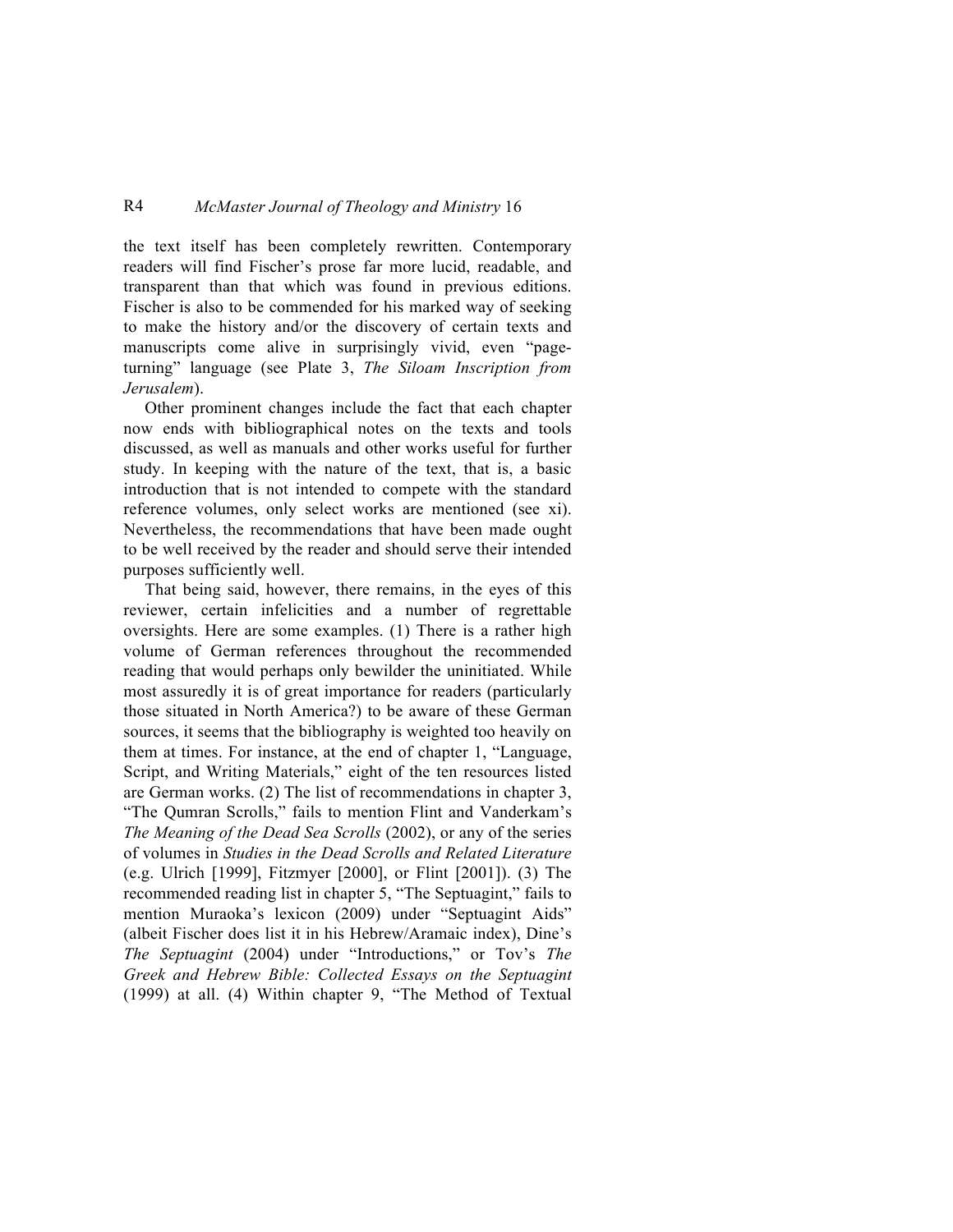Criticism," Fischer fails to recommend, list, or cite Brotzman's *Old Testament Textual Criticism: A Practical Introduction* (1994) or Wegner's *Textual Criticism of the Bible* (2006). (5) All references to Tov's magisterial *Textual Criticism of the Hebrew Bible* are keyed to the second edition.

Moreover, other references and resources cited or discussed are also either already dated or shall soon become so. For instance, Fischer mentions the twenty-seventh edition of *Novum Testamentum Graece* (1993) on page 47, even though the twenty-eighth revised edition has been made available since 2012 (not to mention the fifth edition of the UBS Greek New Testament that has also been recently released). One may also note that, on page 51, Fischer discusses the Oxford Hebrew Bible Project as a future eclectic edition, which is indeed correct; however, the first volume on the book of Proverbs by Fox was published in the early part of 2015 with the new series title, *The Hebrew Bible: A Critical Edition*. In addition, Tov's *Text-Critical Use of the Septuagint in Biblical Research* has recently appeared in its third edition (2015), and a second edition of Jobes and Silva's *Invitation to the Septuagint* has also been released (2015). Combine this with the soon-to-be-released second edition of Brotzman (July 2016) will undoubtedly date Fischer's work somewhat prematurely in certain ways. Given the author's boast that one of the reasons Würthwein's text has "served so usefully for so long" is that he "stayed in touch with current research," (xi) these solecisms are particularly unfortunate. Nevertheless, it is evident that Fischer has clearly endeavored to make the Würthwein reader conversant with details concerning the BHQ (this third edition includes two one-page charts of the accents [prose and poetical] in BHQ and a sample page of Canticles from BHQ, showing the Masorah magna between the text and apparatus) and matters pertaining to Qumran and the Dead Sea Scrolls, including a whole chapter devoted to the subject. Such additions were ably handled and, of course, are most welcome.

Numerous additional elements also enhance the userfriendliness of this volume, one of which is a modest glossary. Deserving of special mention, however, is a series of tables that